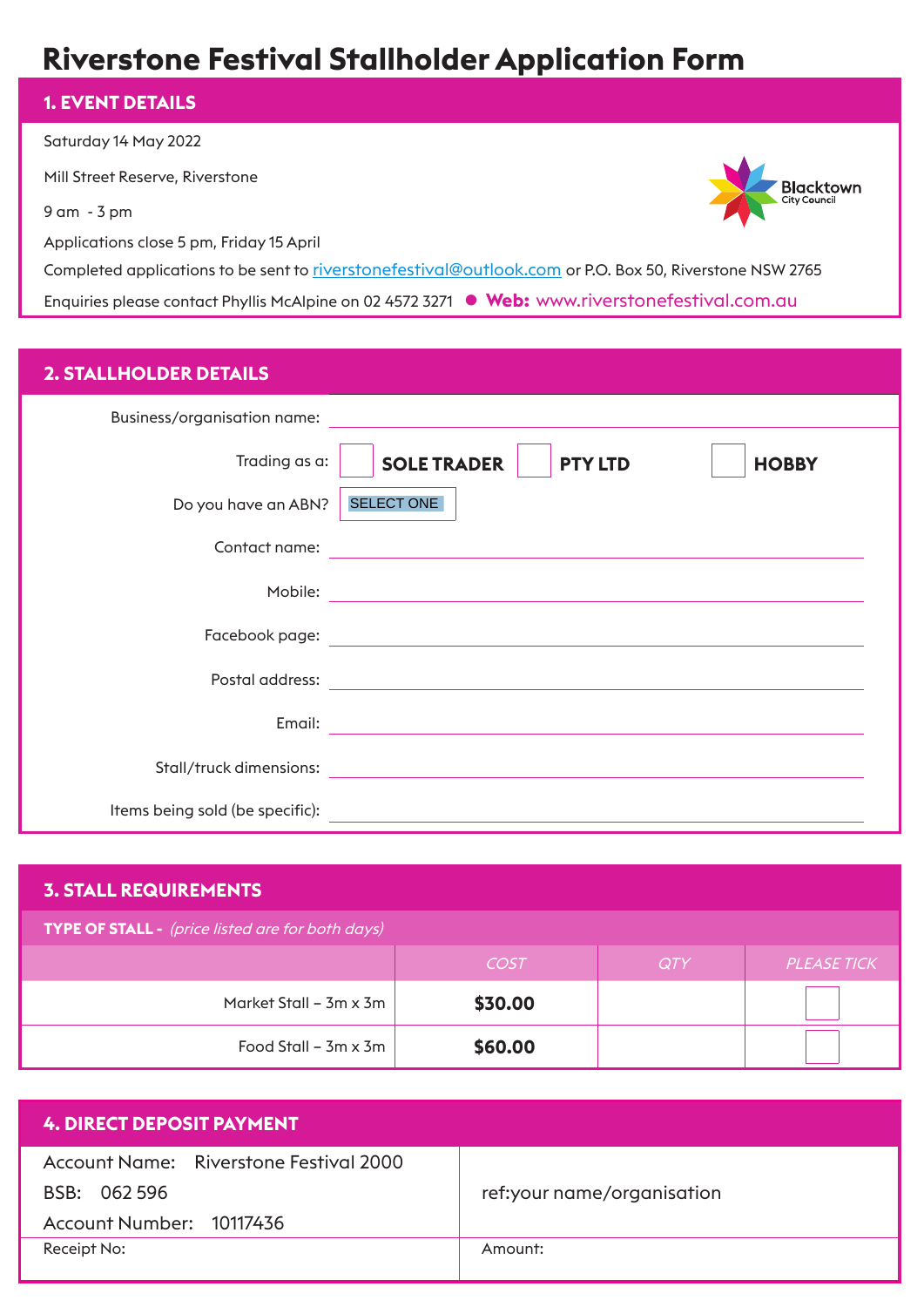| <b>5. FOOD STALL - ADDITIONAL INFORMATION</b>                                                 |                   |
|-----------------------------------------------------------------------------------------------|-------------------|
| Are you bringing a generator?                                                                 | <b>SELECT ONE</b> |
| Are you bringing a cool room?                                                                 | SELECT ONE        |
| Do you require space behind your stall for preparation?                                       | <b>SELECT ONE</b> |
| Are you providing bio-degradable products (ie) plates, napkins, fork?                         | <b>SELECT ONE</b> |
| Do you require a Council Fete Stall to be supplied? (additional \$100 fee applies)            | <b>SELECT ONE</b> |
| Do you have weights to secure your stall/marquee?<br>If yes, how many kgs and qty of weights? | <b>SELECT ONE</b> |
| Will you have anyone working with you in your stall?                                          | <b>SELECT ONE</b> |

Blacktown Council is in the process of phasing out single use plastics at all Council run events. The following items will be banned from 1 June 2022: Plastic bags, plastic cutlery, plastic stirrers, plastic straws and polystyrene food items. Events prior to June, preference will be given to stallholders who are able to comply with bio - degradable products.

**Food Safety Supervisor Number** (food stalls only)

Name: cxzcxzcxzcxzc

Document Number: cxzcxz

Expiry Date:

# **6. ARTS AND CRAFT -** ADDITIONAL INFORMATION

| Are you bringing a generator?                                                                 | <b>SELECT ONE</b> |
|-----------------------------------------------------------------------------------------------|-------------------|
| Do you require a Council Fete Stall to be supplied? (additional \$100 fee applies)            | <b>SELECT ONE</b> |
| Are patrons able to walk into your stall?                                                     | <b>SELECT ONE</b> |
| Are you providing bio-degradable bags?                                                        | <b>SELECT ONE</b> |
| Will you have anyone working with you in your stall                                           | <b>SELECT ONE</b> |
| Do you have weights to secure your stall/marquee?<br>If yes, how many kgs and qty of weights? | <b>SELECT ONE</b> |

Blacktown Council is in the process of phasing out single use plastics at all Council run events. The following items will be banned from 1 June 2022: Plastic bags, plastic cutlery, plastic stirrers, plastic straws and polystyrene food items. Events prior to June, preference will be given to stallholders who are able to comply with bio - degradable products.

# **7. POWER DETAILS**

No power is supplied to stallholders. If you are bringing a generator amd any electrical items onsite, please ensure that they are tagged and tested prior to arrival, as non-compliant items may result in the closure of your stall.

Please list all electrical items you will be using (eg) extension leads, power boards, bain arie, electric fryer etc

Do you use gas for cooking? SELECT ONE

If yes, please ensure that the expiry date on the bottle is valid, otherwise you will not be able to commence trade.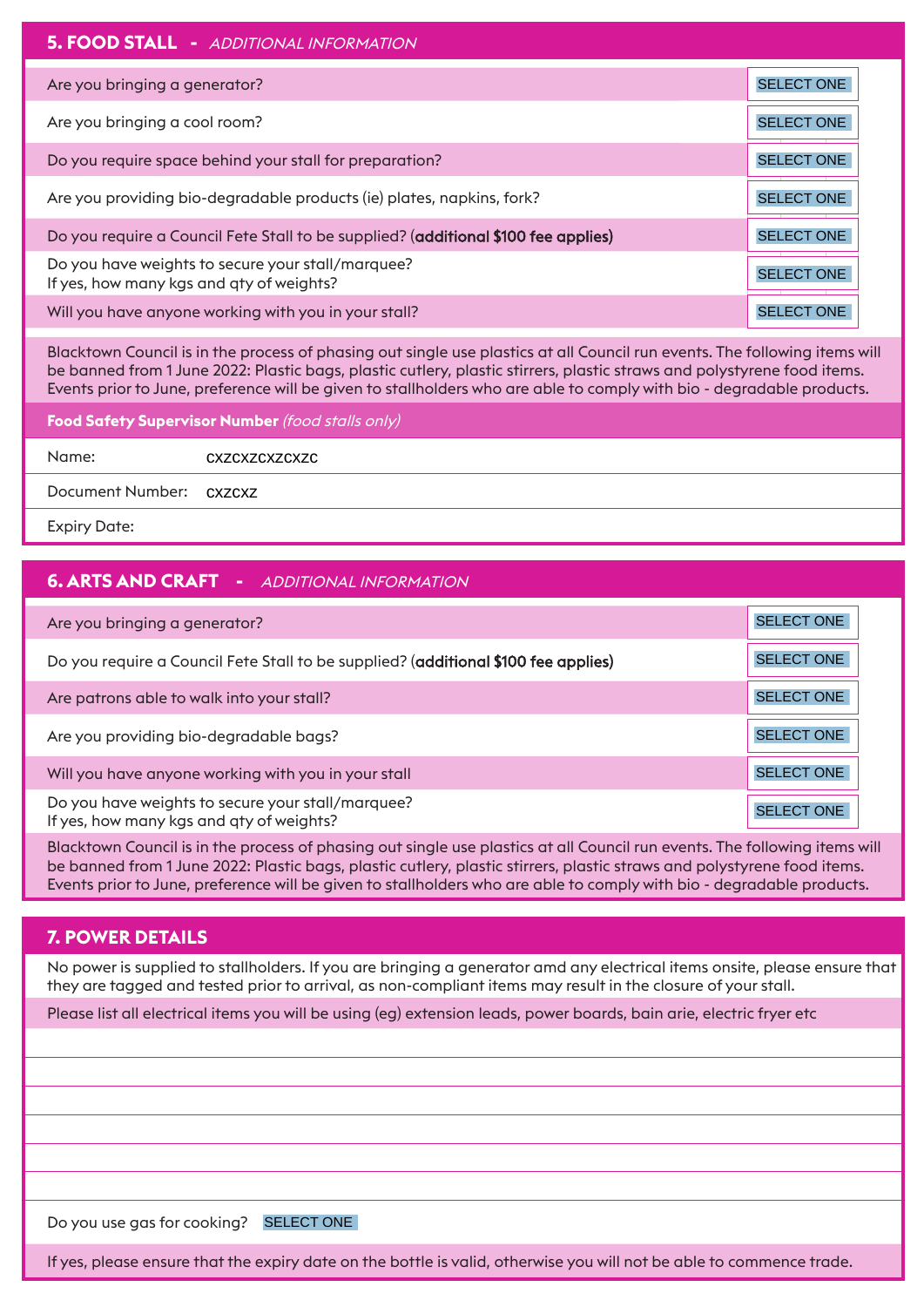# **8. SAFETY DOCUMENTATION**

As a stallholder, you may be required to provide the following documentation; Food Safety Supervisor Certificate, Public Liability Insurance for \$20 million and Worker's Compensation Certificate. Please see below diagram of what type of insurance is required:

| <b>Insurance Type</b>                                                            | <b>Sole Trader</b>                                  | <b>Pty Ltd</b>                                      | <b>Hobby (no ABN)</b>         |
|----------------------------------------------------------------------------------|-----------------------------------------------------|-----------------------------------------------------|-------------------------------|
| <b>Public Liability Insurance</b>                                                | Required                                            | Required                                            | Required                      |
| <b>Workers Compensation Insurance</b><br>(where employing paid staff, any age)   | Required<br><u>or</u><br>Letter accepting liability | Required<br><u>or</u><br>Letter accepting liability | Letter<br>accepting liability |
| <b>Workers Compensation Insurance</b><br>(where employing unpaid staff, any age) | Required<br><u>or</u><br>Letter accepting liability | Required<br><u>or</u><br>Letter accepting liability | Letter<br>accepting liability |

**Public Liability Insurance** (please attach copy) Insurance Company: Policy Number: Expiry Date:

**Product Liability Insurance** (please attach copy if applicable) Insurance Company: Policy Number: Expiry Date:

**Workers Compensation Certificate** (please attach copy if applicable) Insurance Company: Policy Number: Expiry Date: No, I do not have Worker's Compensation Insurance Cover, but will have staff working in the stall. (Please provide letter confirming that you are taking full liability for your staff (paid/unpaid) whilst at the event). Yes, I engage workers to work at the event. Below is a list of names of the paid workers.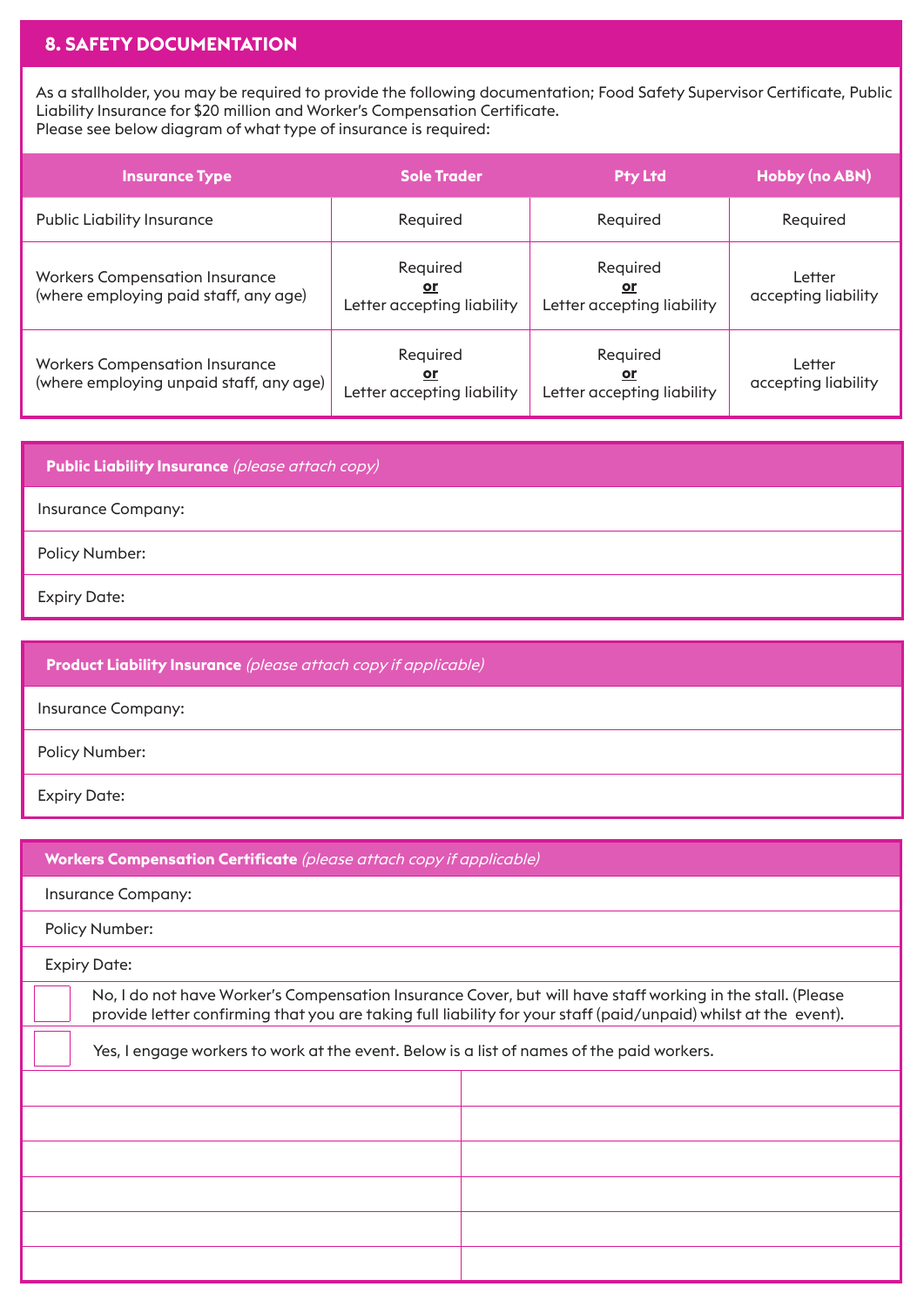# **9. STALL HOLDER CHECKLIST**

Before submitting your application, please ensure that you have provided the following:

Completed application form

Copy of your Public Liability Insurance Certificate of Currency

Copy of your Workers Compensation Insurance (if applicable) OR

Copy of letter advising you do not have Workers Compensation Insurance, and accept full liability for any workers (paid/unpaid), in the event of an accident or injury.

Copy of your Food Safety Supervisor Certificate (food vendors)

Image of your stall set up

#### **10. DISCLAIMER**

I have read and understood the stallholder terms and conditions and agree to comply with all regulations.

I declare that all information in the application is to the best of my knowledge, true and correct

I also understand that if the information is incomplete, the application may be delayed or rejected

I acknowledge that if the information provided is misleading, any approval granted may be void

I understand that once the stallholder application form is signed, dated and submitted to Blacktown City Council, it becomes a legally binding contract

Applicant Name:

Date:

Signature:

The details provided in this form may contain information that is personal information; for the purposes of the Privacy and Personal Information Protection Act 1998.

The purpose of collecting this information is to enable Blacktown City Council to consider matters under related legislation, issue related legislation, issue related documentation, where required associated matters as provided by law and will be utilised by Council Officers when assessing the proposal and other associated activities.

The information may also be made available to other persons where such access is in accordance with the relevant regulations and requirements in this regard. The submission of personal information in this case is required by law and if not provided (wholly or in part) may affect or prevent consideration of the matter by Council. The information will ultimately be stored in Council's record system.

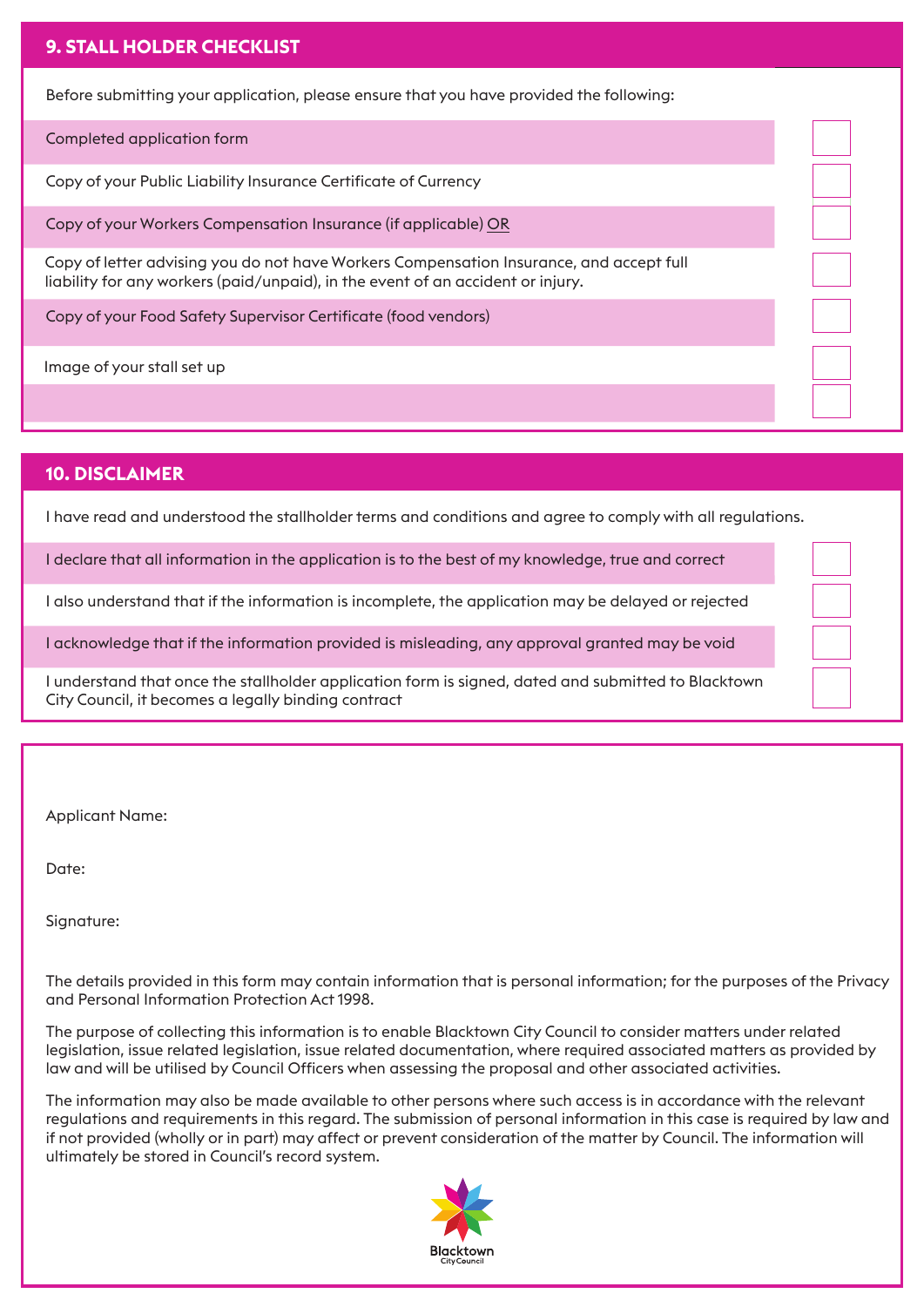

# **STALLHOLDER TERMS AND CONDITIONS**

All Stallholders must meet terms and conditions (set out below). The decision of which "Stallholders" will be included remains at the sole discretion of "event organiser".

**Definitions** 

- "Stallholder" refers to any person and/or company including any employees, contractors, agents or representatives who have applied for a stall at the event.
- "Stall" means a space that you hold as a stallholder at the event
- "Organiser" refers to Blacktown City Council or the festival committee

# **Applications**

Council and the festival committee reserves the right to reject any stall application it considers inappropriate.

To ensure the quality and diversity of our events, we apply certain criteria for the selection of stallholders.

Priority is NOT always given on a first-in-first-served basis.

Stallholder selection criteria is based on quality, variety, presentation and product suitability.

The organiser will attempt to avoid duplication of products sold. Non-acceptance is not always a reflection on your quality. The organisers decision on stall selection and location of stalls is final. No correspondence will be entered into.

The organiser reserves the right to exclude any group, individual and organisation from participating in the Event.

All successful applicants will be sent a letter or email of confirmation.

Unsuccessful applications will be returned with monies refunded if required. Notification will be given after the stall closing date whether successful or unsuccessful.

Stall applications will only be considered upon receipt of the application together with all required safety documents and payment section completed in full. Please refer to Mandatory Stallholder document for more information.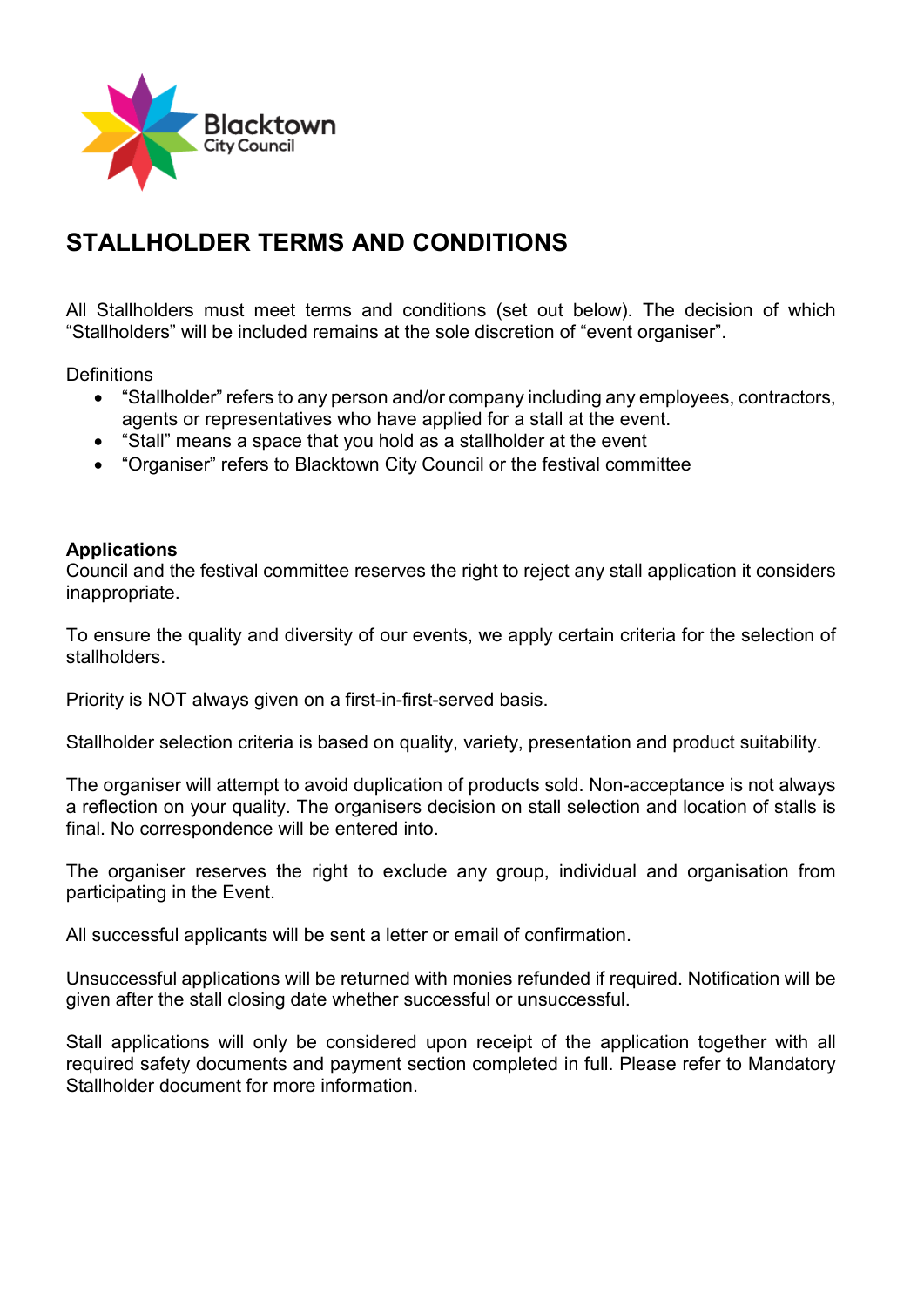Stallholder is NOT permitted to sublet their stall and may only sell the items listed on their application form.

No political parties will be allocated stalls or allowed to distribute information.

# **Products**

The following items have been banned from all festivals: Oil-based (non-biodegradable) plastic cups, straws, cutlery and containers, plastic bags, small single serve sauce containers, all balloons and polystyrene cups, plates and containers.

Body piercing, sexual products or alcoholic supplies cannot be provided by stallholders.

Prohibited goods are not to be sold at the event. This includes live birds or animals, items associated with illegal use of drugs, offensive, counterfeit or unauthorised products may not be sold.

# **Mandatory Stallholder Documentation**

Stallholders are required to provide the following valid documentation to organiser before the event and have a copy on onsite:

- Public Liability Insurance \$20 million
- WHS051.1 Contractor Code of Conduct
- WHS051.11 Contractor Scope of Works & Requirements
- NSW Subcontractor statement where applicable
- Food Safety Supervisor Certificate. Note: Supervisor must be present for the duration of the Event. (Food stalls only)
- Worker's Compensation Certification (if applicable)
- Letter with your reason for no Worker's Compensation Certificate, if you are employing people to work at your stall
- All vendors will be required to complete the WHS008.2 Site Induction on event day, prior to the commencement of trade

# **Stall Operations & Compliance**

Stalls must operate for the duration of the event.

All stallholders must be onsite and completely set up by the designated bump in time. Late arrival may result in the forfeit of your position and any paid fees.

All structures must be weighted and secured properly in accordance with manufactures guidelines. Pegging may not be possible depending on the site selected.

Food and safety inspections will be conducted at the event by Council's Environmental Health Officers and Safety team.

Food Stallholders must comply with the NSW Food Authority: Guidelines for Food Businesses at Temporary Events, NSW Food Act 2003 and ASNZS Electrical Regulations.

A Perspex or sneeze guard must be used by any Food Stallholders performing open cooking on stall tables to protect the public from burns, spillages, and food contamination.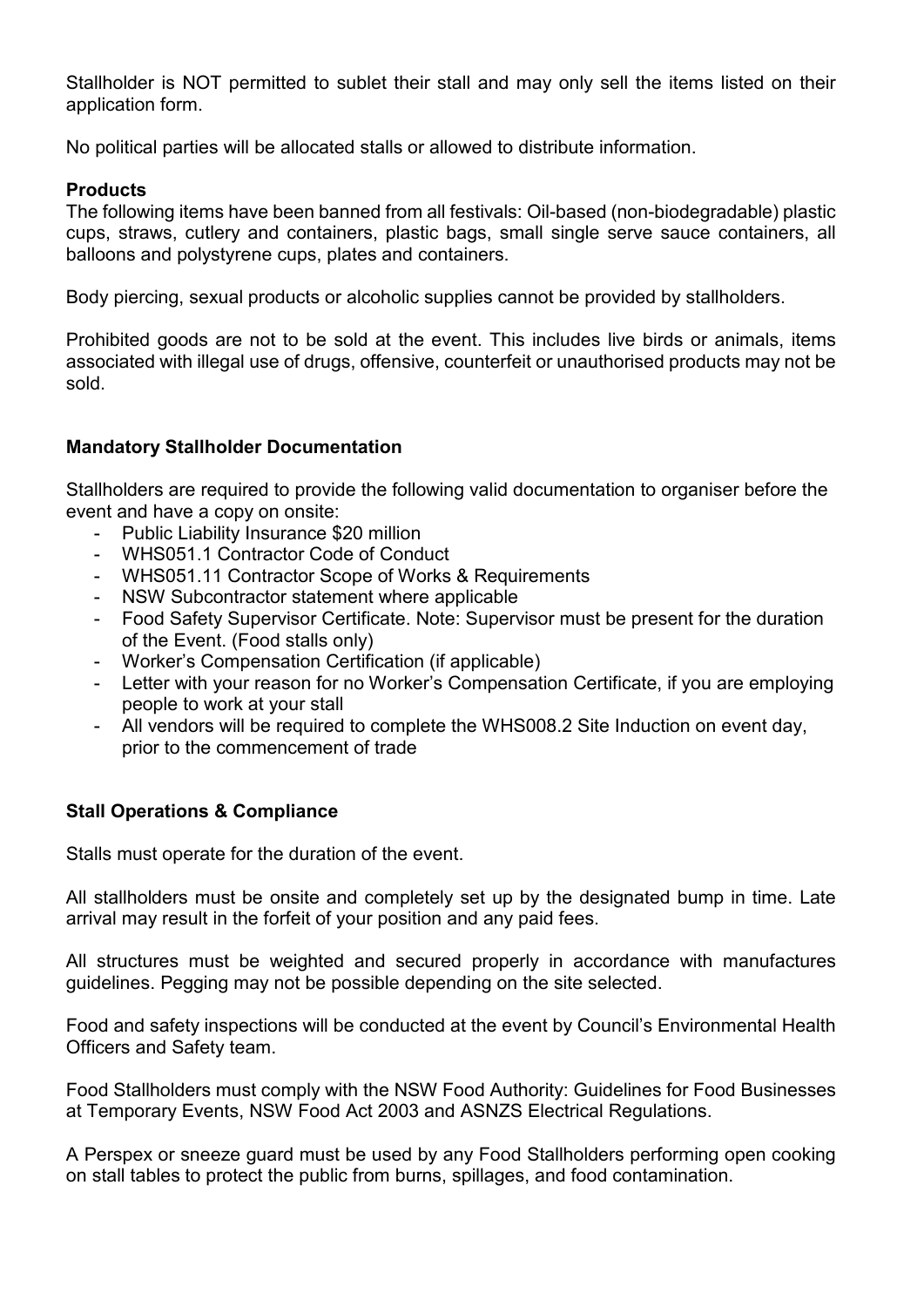No amplified music or sound can be used unless prior consent is given.

All equipment must be in good condition and operated in a safe manner.

Stalls must be presented in a clean, tidy and presentable manner.

The organiser will not be held responsible for any loss, damage or injury arising from adverse weather conditions or any other cancellations factors that are not within the organiser's control.

The organiser has the right to remove any person exhibiting anti-social behaviour i.e. anyone causing annoyance, nuisance or injury to another person or the community.

The stallholder gives consent for the organiser to take photos and videos of their product, stand and stall for Council use.

# **Fire Safety**

A fire extinguisher and fire blanket MUST be supplied in any vehicle or stall where cooking or heating processes take place.

Fire safety equipment should be easily accessible. The extinguisher should be suitable for dealing with the type of combustible materials present.

Stalls with naked flames should not be left unattended when the flame is alight.

Food stallholders intending to use gas cylinders must notify the Organiser. LPG cylinders shall not exceed 9kg in size with a maximum of two (2) per 3m x 3m stand.

Fire safety equipment should be tested annually and have current tagging in accordance with Australian Standard 1851. Contact Fire and Rescue NSW for more information.

# **Power/Gas Equipment**

No electricity will be supplied to stallholders.

All leads must be tagged and tested.

Butane cookers are not permitted.

#### **Waste and Rubbish Removal**

All waste must be taken by stallholders at the closure of the Event. A clean-up fee will be issued to any stallholder leaving rubbish at their site including cooking oil spills, coal, food scraps and general waste.

# **Workplace Health and Safety**

Please arrange alternative staffing of your stall if you are unwell, or see 'Covid-19 Information' for more options.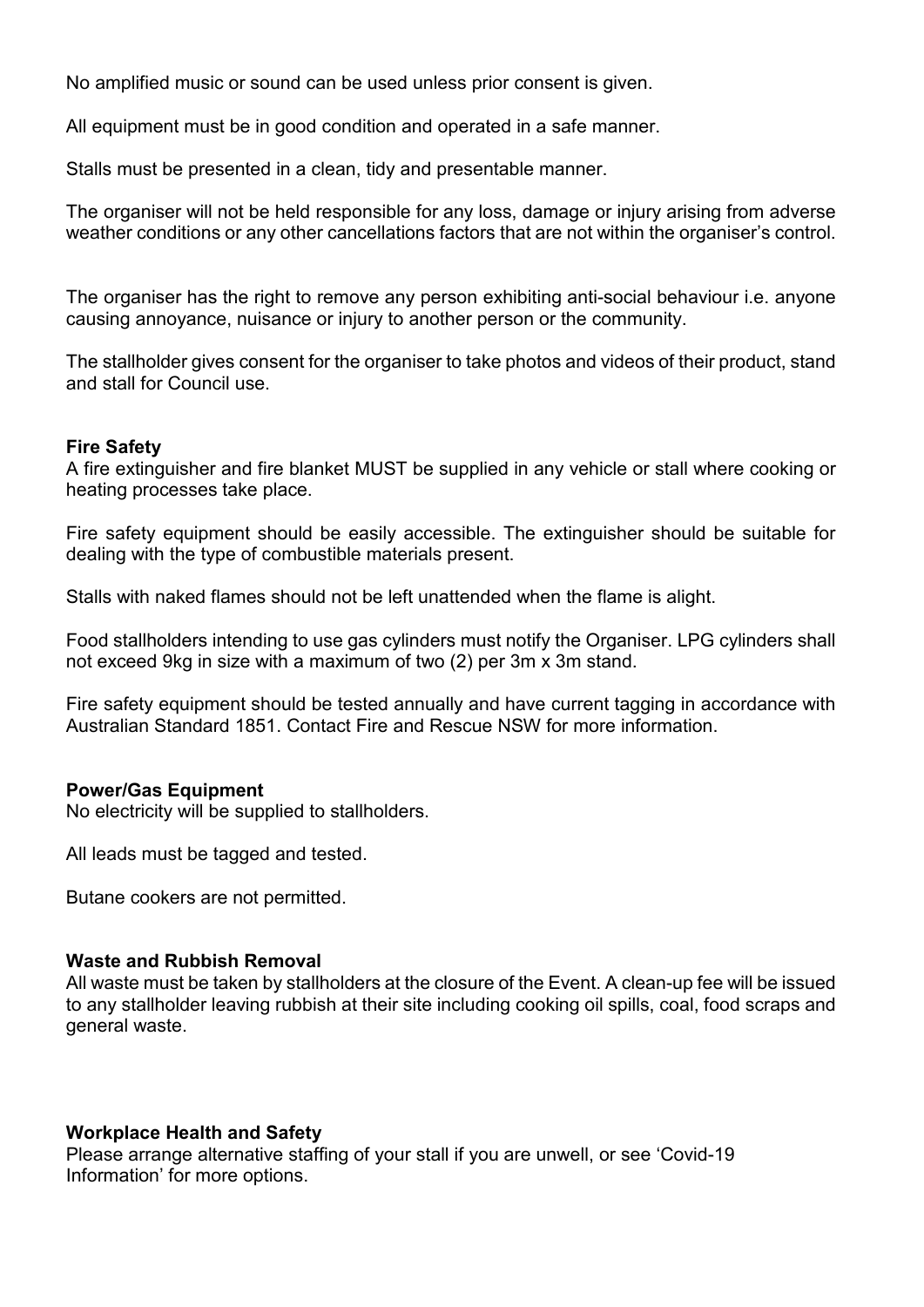Stallholders are encouraged to use cash-less payment systems to minimise risk of spreading germs and infections.

Stallholders are also encouraged to provide hand sanitiser at their stalls.

Please ensure you are familiar and abide by the latest COVID-19 guidelines founds at [https://www.nsw.gov.au/covid-19.](https://www.nsw.gov.au/covid-19)

All vehicles entering the site must:

- display access pass on dashboard
- drive at walking pace of a speed no greater than 5km/hr
- have their hazard lights on
- follow traffic controller instructions, they may direct/walk you to your location
- access site at the appropriate bump in/out times as instructed by your site manager

For health and safety reasons children should not be permitted to enter the food preparation area of the food stall.

Smoking is not permitted on event site or within 5 meters of any entry / exit point at the event.

Animals are not permitted to enter into any food stalls what-so-ever. Assistance animals are permitted in dining and drinking or other "customer only" areas. \*Assistance animal means an animal referred to in section 9 of the Disability Discrimination Act 1992 of the Commonwealth, such as a quide dog.

#### **Refund Policy and Cancellations**

Unsuccessful stallholders who are declined from participating by Blacktown City Council (prior to the event) will be entitled to a full refund of stallholder fees. No other refunds are available.

Any cancellation made by the stallholder in the week before the event will forfeit any payment and no refunds will be given.

If any strike, act of God, inclement weather, or any other event beyond the reasonable control, which prevents the stallholder from occupying the site, this is/will be at the risk of the stallholder.

The organiser will not be obliged to refund any part of the site fee to the Stallholder.

In the instance that the event is cancelled (such as inclement weather) stallholders shall be notified as soon as possible. Wet weather hotline is 9839 6577.

# **COVID-19 Information**

If a stallholder cancels due to illness relating to COVID-19 testing or isolation, proof of positive COVID-19 test and/or official isolation letter is required to receive a full refund